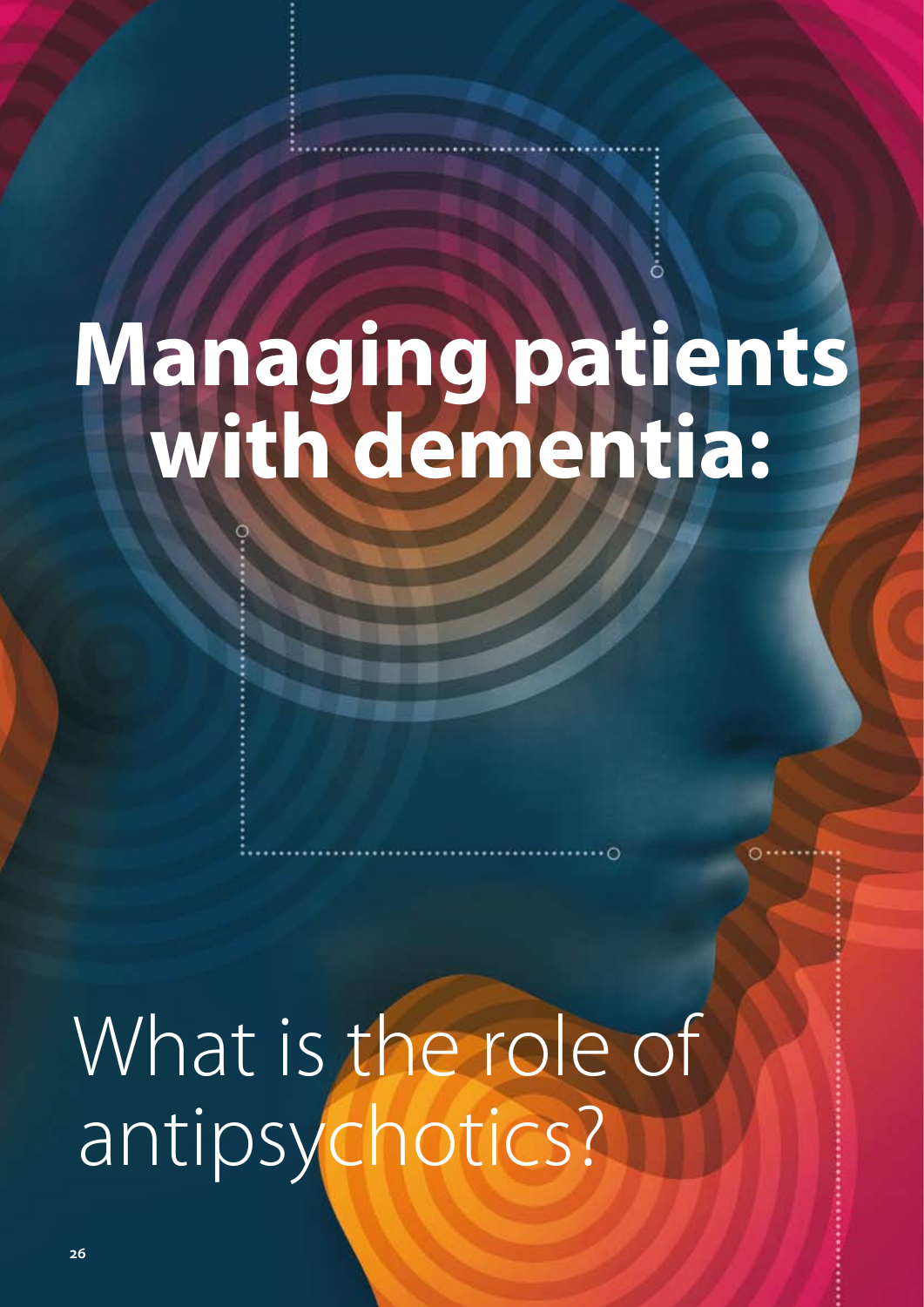*Concerns have been raised, both in New Zealand and internationally, about the increasing off-label use of antipsychotics, and their safety profile in older people. Antipsychotics should not be considered in older people with dementia before non-pharmacological treatment strategies have been trialled. The potential benefit of antipsychotics needs to be weighed against the significant likelihood of adverse effects. The choice of antipsychotic is also important and needs to take into account both relative efficacy and safety. Antipsychotics are only useful for specific behaviours associated with dementia, such as psychosis and agitation. If antipsychotics are prescribed, response to treatment and adverse effects must be carefully monitored.* 

#### **The behavioural and psychological symptoms of dementia**

The behavioural and psychological symptoms of dementia (BPSD) are defined as symptoms of disturbed perception, thought, mood or behaviour in a person with dementia, which are not due to another major neuropsychiatric disorder, such as a major depressive episode.<sup>1</sup> Almost all people with dementia experience inappropriate behavioural and psychological symptoms at some point during their illness. This can cause significant stress to family and caregivers and result in institutionalisation. As there is no cure for dementia, appropriate treatment of BPSD can have a significant impact on the quality of life of the patient, their families and caregivers.

There is concern that antipsychotics are being over-prescribed to control inappropriate behaviour in people with dementia.<sup>2</sup> The first approach to managing BPSD is to try to understand why the behaviour is occurring, and, where possible, control for these factors.

Although the evidence base for non-pharmacological treatments of BPSD is not strong, there are generally less risks associated with these interventions and they should always be considered first. Non-pharmacological interventions should be tailored to the individual patient and the target behaviour(s) and the impact carefully monitored.

#### **Identify target behaviours**

There are a variety of challenging behaviours and symptoms that may present in older people with dementia. As different behaviours are often best managed using different approaches, it is critical to first decide which behaviours are being targeted for management. Identifying target behaviours also allows the response to treatment to be more accurately monitored.<sup>2</sup>

Common target problems and behaviours observed in elderly people with dementia or other mental illnesses include:2

- Calling out
- **Aggression**
- **Agitation**
- Hallucinations and illusions
- Delusions  $\overline{\phantom{a}}$
- Wandering
- **Depression**
- **Elevated mood**
- "Sundowning", e.g. increased agitation in the late afternoon
- **Insomnia**
- Apathy/lack of motivation  $\Box$
- **Extreme anxiety**
- Resistance or unease towards carers
- **Intrusive behaviours**
- **Inappropriate sexualised behaviour**
- **Inappropriate urination or defaecation**
- Other inappropriate social behaviours

 $\mathscr{P}$  Record the target problem(s) and the response to treatment in the patient's notes.

#### **Assess underlying causes and contributing factors**

Medical and environmental factors can often precipitate or exacerbate BPSD. Patients presenting with BPSD should be assessed to exclude reversible causes, minimise precipitating factors, and to develop an individualised plan.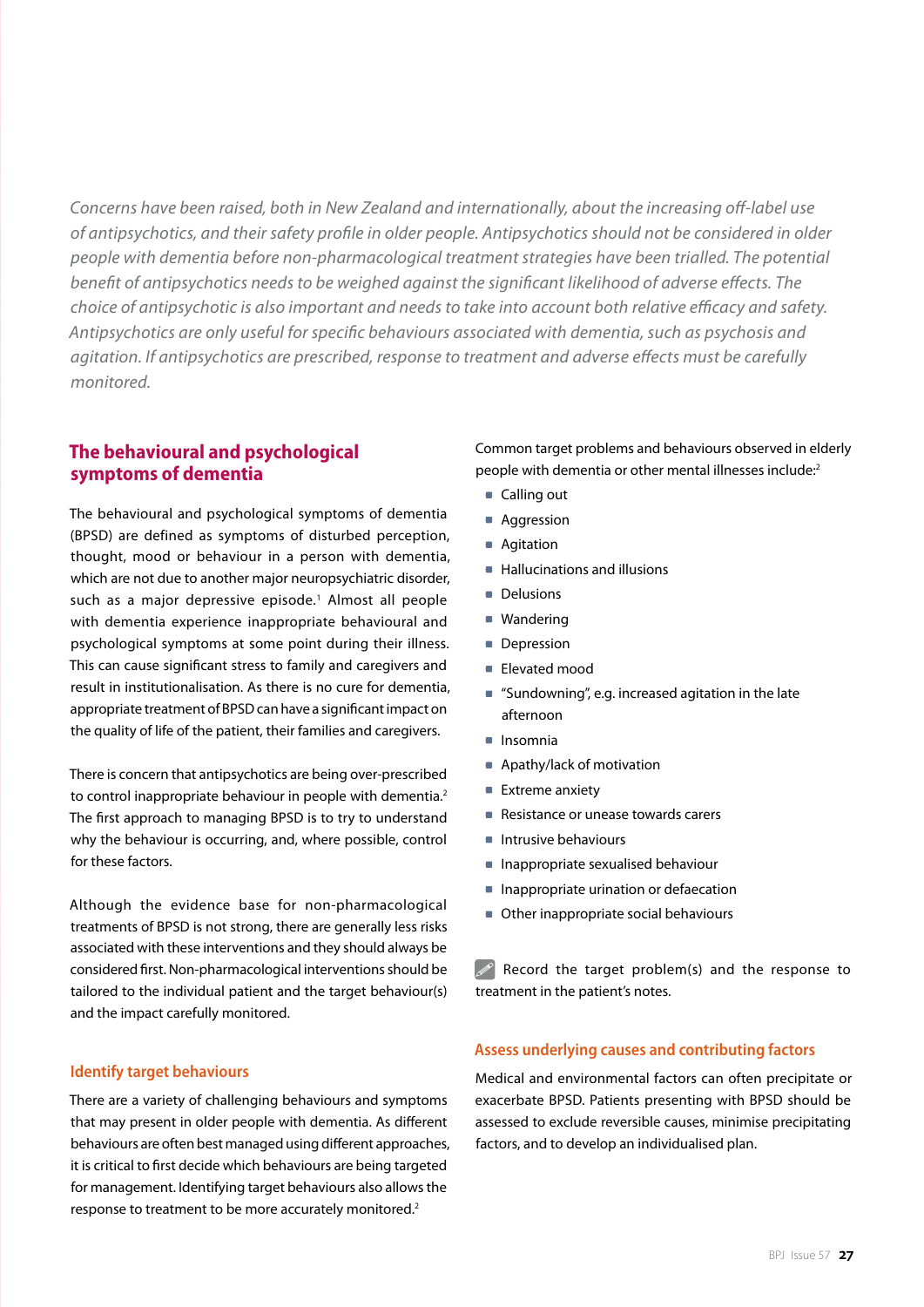Assessment should include consideration of the following factors:3

- Are the symptoms explained by another psychiatric condition such as depression or delirium?
- $\blacksquare$  Is the patient taking any medicines that may be causing or contributing to the symptoms?
- If is the patient in otherwise good physical health? Is there a possibility of undetected pain, infection, constipation or discomfort?
- Are there any factors in the patient's living environment, i.e. their home/care facility, or unmet personal needs which may be exacerbating behaviours?

#### **Differential diagnosis: The 3Ds**

Depression and delirium can also be associated with BPSDlike symptoms, therefore it is important to distinguish dementia from these conditions (referred to as the 3Ds). Differential features of the 3Ds are presented in Table 1, but

there is considerable overlap and the 3Ds often co-exist. Severe depression can present as a dementia-like illness (pseudodementia). Delirium can be caused by infections, drug toxicity, alcohol withdrawal and metabolic disturbances.

#### **Medicines that could precipitate or worsen BPSD**

If an older person presents with new or worsening BPSD, current medicines should be excluded as a possible precipitant.

Medicines which can be associated with cognitive impairment include:<sup>5</sup>

- Anticholinergics, e.g. amitriptyline, oxybutynin
- Anticonvulsants, e.g. carbamazepine, phenytoin
- **Lithium**
- Systemic corticosteroids, especially high doses
- H2 antagonists, e.g. ranitidine
- Some antibiotics, e.g. ciprofloxacin, norfloxacin, metronidazole, clarithromycin

| <b>Feature</b> | <b>Delirium</b>                                          | <b>Dementia</b>                                          | <b>Depression</b>                                                                                                                                            |
|----------------|----------------------------------------------------------|----------------------------------------------------------|--------------------------------------------------------------------------------------------------------------------------------------------------------------|
| Onset          | Hours to days<br>Usually sudden, often in the<br>evening | Months to years<br>Chronic and generally insidious       | Weeks to months<br>Sometimes relatively abrupt<br>and coinciding with life<br>changes, but may also be<br>insidious and not clearly linked<br>to life events |
| Duration       | Hours to less than one month,<br>rarely longer           | Months to years                                          | Months                                                                                                                                                       |
| Progression    | Abrupt, fluctuating                                      | Slow but generally steady                                | Variable and uneven                                                                                                                                          |
| Thinking       | Disorganised, slow, incoherent                           | Paucity of thought, poor<br>judgment; words hard to find | Intact with themes of<br>helplessness, generally<br>negative                                                                                                 |
| Memory         | Impaired, sudden                                         | Impaired                                                 | Selective or patchy                                                                                                                                          |
| Sleep          | Nocturnal confusion                                      | Often disturbed; nocturnal<br>wandering                  | Reduced sleep with early<br>morning wakening, or may<br>oversleep                                                                                            |
| Awareness      | Reduced                                                  | Clear                                                    | Clear                                                                                                                                                        |
| Alertness      | Fluctuates; lethargic or<br>hypervigilant                | Generally normal                                         | Normal                                                                                                                                                       |
| Attention      | Impaired, fluctuates                                     | Generally normal                                         | Minimal impairment but easily<br>distracted                                                                                                                  |

Table 1: Differential features of the 3Ds: delirium, dementia and depression<sup>4</sup>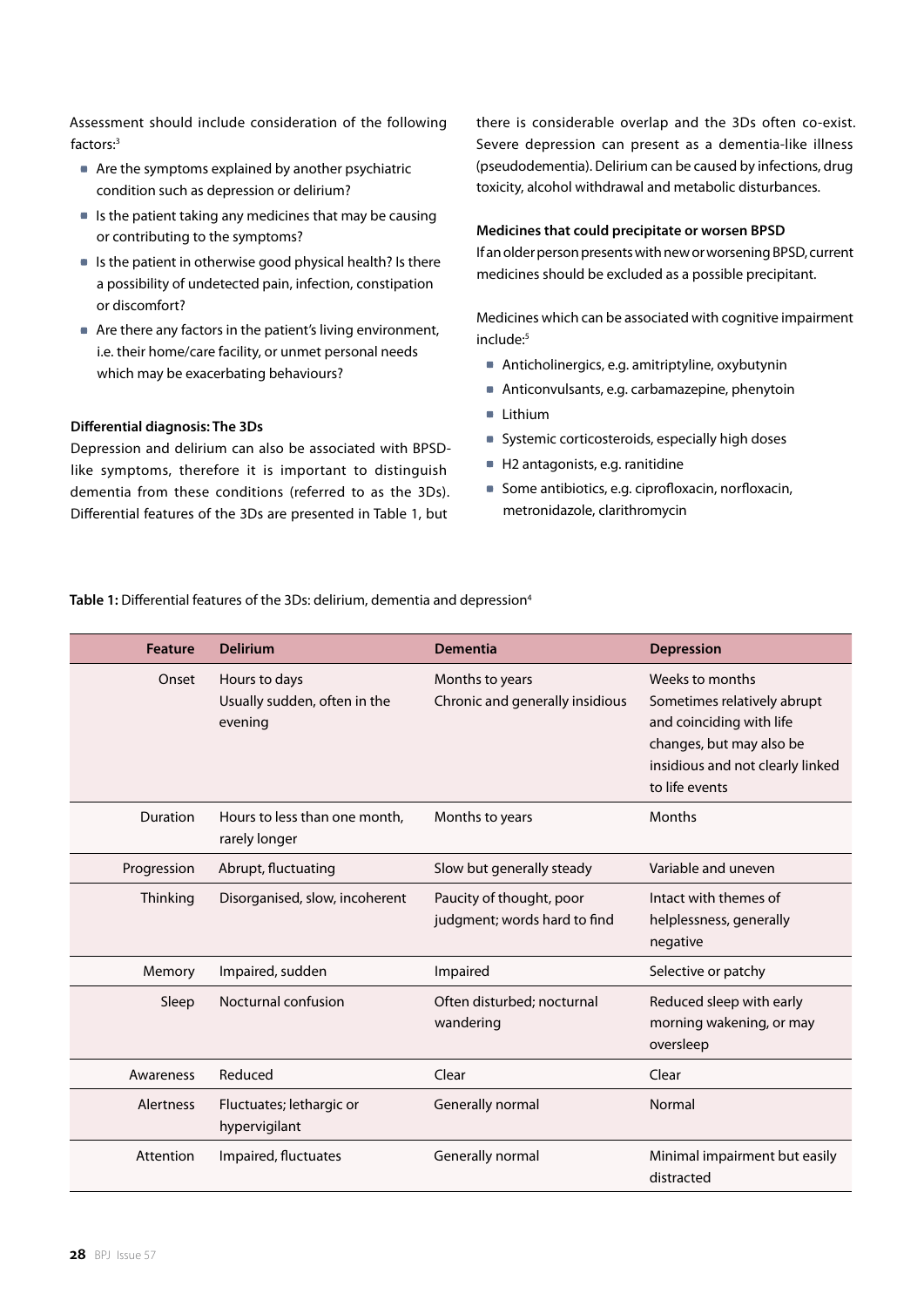- **Analgesics, particularly opioids**
- Anti-Parkinson's medicines
- ACE inhibitors
- **Digoxin**

#### **Undetected medical conditions**

The following medical conditions can potentially cause, contribute to or mimic BPSD and should be considered:<sup>3</sup>

- Pain (see opposite)
- **Infection (especially urinary tract infection)**
- **Dehydration or hyponatraemia**
- Constipation
- **Urinary retention**
- **Anxiety**
- **Fatique**
- Hearing/visual impairment
- Poor dental health

#### **Personal or environmental factors that can cause or exacerbate BPSD**

Problems in the design and configuration of the patient's home or residential facility can cause or exacerbate restlessness, frustration, anxiety and disorientation. Simple changes in the environment can be beneficial and may be worth discussing with the patient's family, carer or residential care manager, including:<sup>3, 8</sup>

- **Promote a calm, tranquil environment, i.e. avoid** overstimulation
- Ensure that the patient's home/room is at a comfortable temperature
- **Ensure easy access to the toilet**
- Have well lit surroundings
- Use signs and memory aids for objects within the home that the patient commonly uses
- **Improve time orientation, e.g. prominent calendar/clock**
- If the patient is in a residential care facility, make their environment as "home-like" and reassuring as possible, by ensuring the patient is surrounded by their personal belongings, including culturally significant items
- Encourage involvement in group activities to prevent boredom and loneliness
- $\blacksquare$  If possible, ensure consistency of carers
- **Ensure the patient has privacy**

Encouraging people with dementia to participate in activities which are meaningful and enjoyable to them may improve their sense of wellbeing and communication and lead to

#### **Untreated pain may be a cause of BPSD**

Pain is estimated to occur in up to 83% of patients with dementia.<sup>6</sup> It is often poorly recognised and undertreated due to the patient's difficulty in communicating their needs. Symptoms of BPSD, e.g. calling out, agitation and restlessness, can be due to undertreated pain.

Regularly ask the patient whether they have any pain. Keep questions simple, e.g. "is it sore"? or "does it hurt"? It may be necessary to observe breathing patterns, facial expression or vocalisations to assess pain in a patient with dementia. There are several tools available to help establish if a patient with cognitive impairment is in pain, if they cannot tell you in words. A New Zealand study found that the Pain Assessment Scale for Seniors with Limited Ability to Communicate (PACSLAC) was easily used by caregivers, and resulted in increased use of "as needed" analgesic medicines and reduced levels of caregiver stress.<sup>7</sup>

PACSLAC is available from: **www.rgpc.ca**

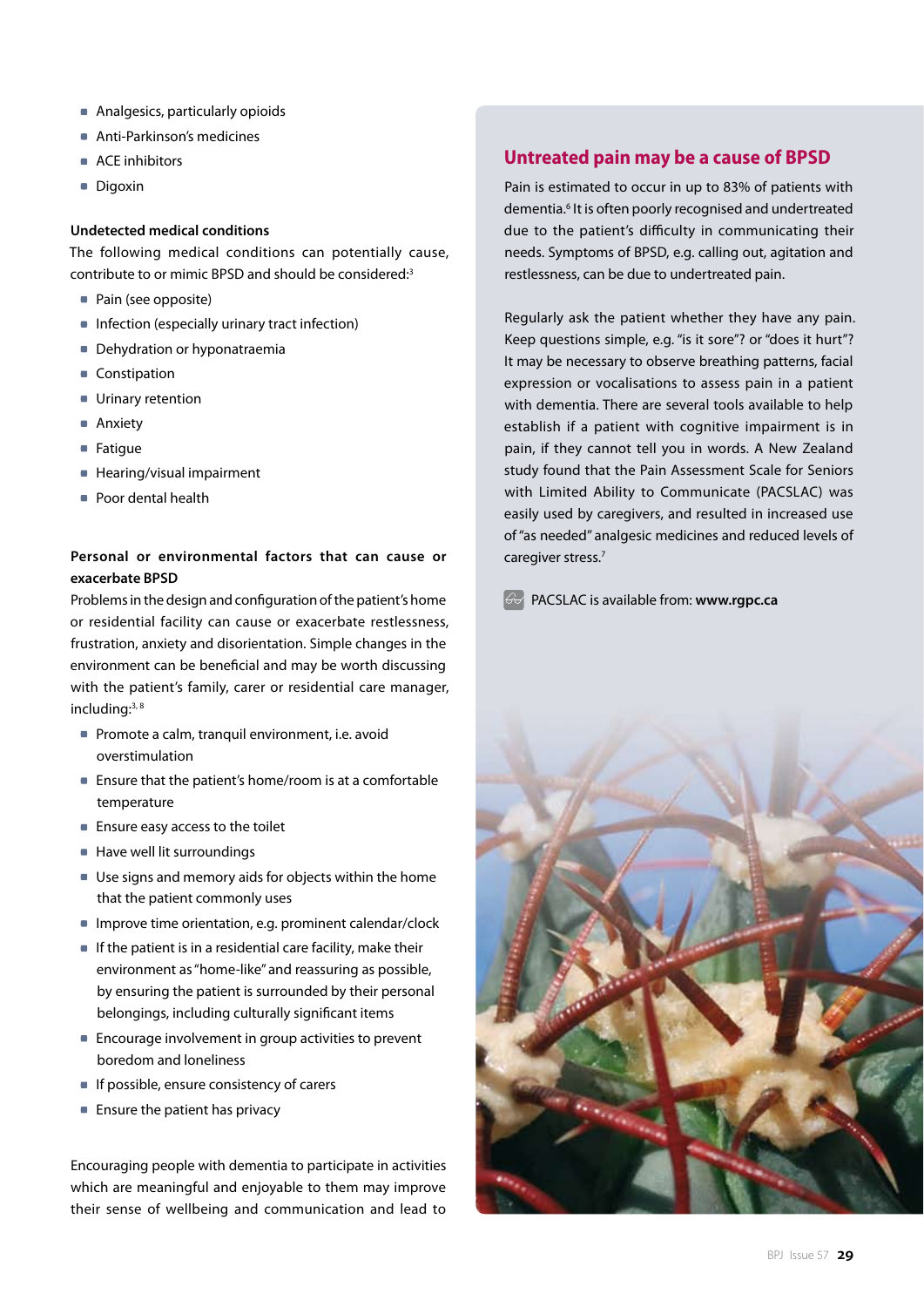reductions in BPSD. This might include exercising, gardening, music, dancing, art or interactions with a pet. There is some limited evidence that aromatherapy can improve symptoms of BPSD and increase quality of life in people with dementia.<sup>9</sup>

#### **Behaviour management**

Behaviour management is defined as a structured intervention, usually carried out by family or other caregivers, under the supervision of a professional with expertise in this area. This might involve providing reinforcement for increased social activity or removing reinforcement for attention seeking behaviour. Behavioural management involving scheduling enjoyable events or engagement in problem-solving activities has been shown to improve symptoms of depression in people with dementia.<sup>10</sup>

Inappropriate sexual behaviour can be particularly challenging to address. Strategies include separating the patient from a person who might be a trigger for the behaviour and distraction with other activities, e.g. craft work to occupy the hands.<sup>11</sup>

#### **Antipsychotics are second-line**

**Antipsychotics may be considered for treating aggression,** agitation or psychotic symptoms. They are not useful for wandering, shouting, touching or social withdrawal.

Antipsychotics are only appropriate for patients with BPSD if aggression, agitation or psychotic symptoms are causing severe distress or an immediate risk of harm to the patient or others.<sup>8, 10</sup> Unless emergency treatment is required, nonpharmacological treatment should always be tried first and continued concurrently with antipsychotics.

Antipsychotics are not recommended for patients with mild to moderate BPSD,<sup>10</sup> and are not usually effective for other symptoms such as wandering, social withdrawal, shouting, pacing, touching or incontinence.<sup>12</sup> Antipsychotics do not appear to improve overall functioning, care needs or quality of life in patients with dementia.<sup>13</sup>

If an antipsychotic is prescribed, it should be given on a trial basis, and response and adverse effects regularly reviewed. An appropriate trial of an antipsychotic for patients with aggression or agitation is up to four weeks and up to three months for patients with psychotic symptoms, e.g. delusions or hallucinations.<sup>2</sup> If possible, antipsychotics should not be used long-term for patients with dementia.

#### **Antipsychotics can modestly improve BPSD in some patients**

Antipsychotics are only modestly effective in managing BPSD, and the level of effectiveness varies between patients. They should not be regarded as a "cure" for BPSD. Traditionally, older antipsychotics (referred to as typical antipsychotics) such as haloperidol were used to manage symptoms in patients with dementia. Newer, atypical antipsychotics, such as risperidone, olanzapine, quetiapine and aripiprazole are now used. They are no more effective than typical antipsychotics for BPSD, but are regarded as being better tolerated and safer (in terms of adverse effects) to use in older people.<sup>2</sup>

A meta-analysis which measured improvement in psychosis (e.g. delusions and hallucinations) and agitation (e.g. aggression, excitability, oppositional behaviours or excessive motor activity) with use of atypical antipsychotics found that the overall observable change was a 35% improvement in behaviour compared to baseline.14 A 30% improvement in behaviour is regarded as the minimum clinically observable change.14 Risperidone, olanzapine and aripriprazole had a small, but statistically significant, beneficial effect on symptoms. The effect of quetiapine was not significant.<sup>14</sup> In contrast, a 2011 meta-analysis found that patients using quetiapine had a statistically significant improvement in BPSD, but the improvement was of questionable clinical significance.<sup>15</sup>

#### **Which antipsychotic to choose for BPSD?**

The choice of antipsychotic is based on their relative efficacy and adverse effects, along with subsidy status. Common adverse effects associated with all antipsychotics include sedation, dizziness, postural hypotension and confusion, which may increase the risk of falls in older people.<sup>5, 16</sup> The anticholinergic properties of antipsychotics can worsen cognition or cause delirium. Extrapyramidal adverse effects occur more commonly with typical antipsychotics, but can occur with risperidone even at relatively low doses. Rarely, tardive dyskinesia can occur. Metabolic changes, e.g. significant weight gain, hyperglycaemia and effects of increased prolactin (e.g. galactorrhoea), have also been associated with antipsychotics, but this is not observed to occur as frequently in older people. Many of these effects can be potentiated by interactions with other medicines and comorbid conditions.16

**Risperidone** is the most extensively studied antipsychotic for use in BPSD, and is the only atypical antipsychotic approved for this use in New Zealand. Risperidone is, therefore, the firstline choice when an antipsychotic is prescribed for BPSD.<sup>14</sup>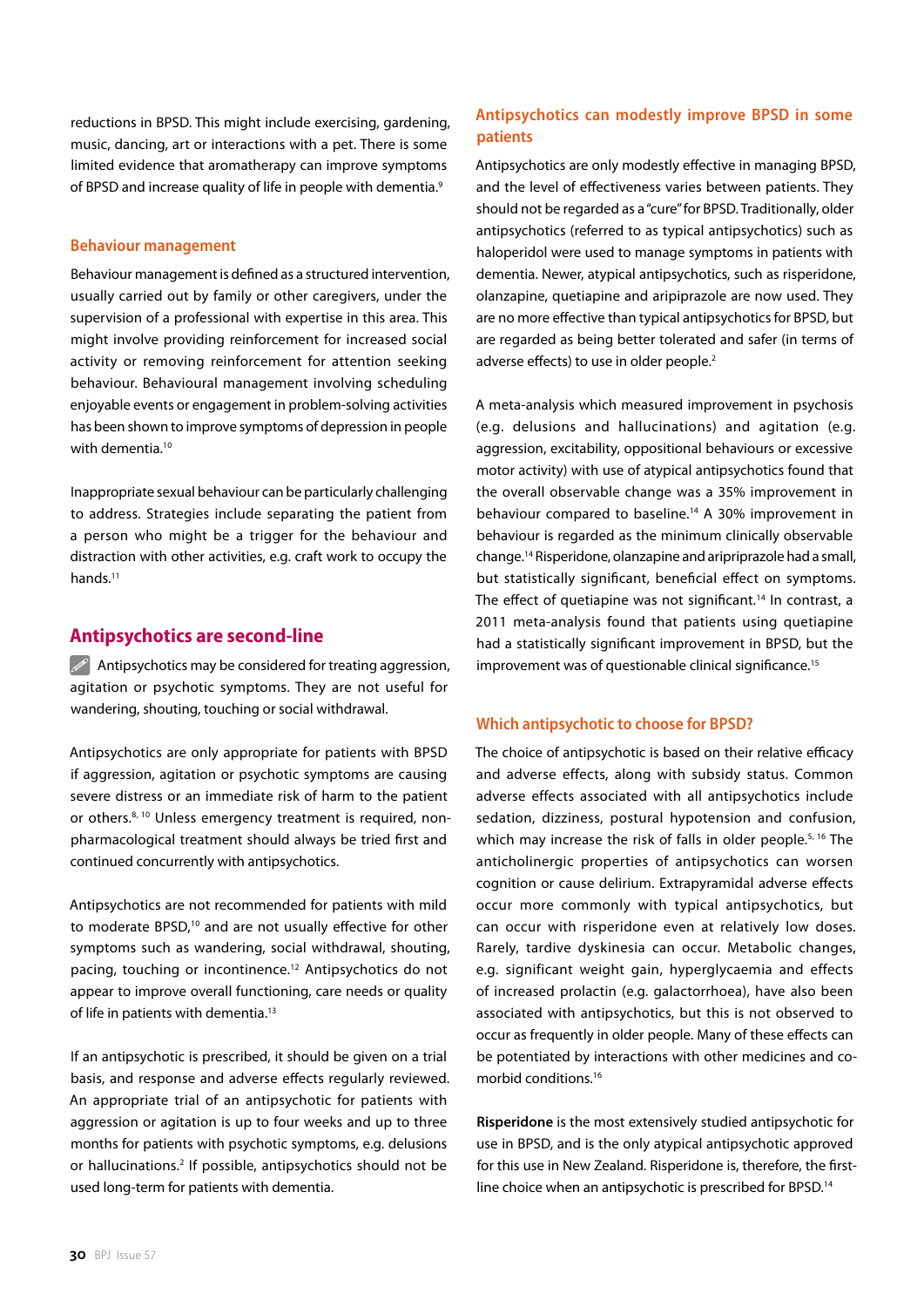If risperidone is not tolerated or not appropriate, then other antipsychotics may be considered in some patients. Other atypical antipsychotics are not approved for use in BPSD in New Zealand, so are regarded as being used "off-label" for this indication. Table 2 shows a comparison of adverse effects for antipsychotics commonly used in the treatment of BPSD.

 $G$  For further information about off-label prescribing, including prescriber obligations, see: "Unapproved medicines and unapproved use of medicines: keeping prescribers and patients safe", BPJ 51 (Mar, 2013).

**Quetiapine** appears to be increasingly used in older people, and evidence from cohort studies suggests it is safer than other antipsychotics (including risperidone) in terms of mortality risk, but it may not be as effective.<sup>14, 15</sup> Quetiapine at low doses (< 100 mg/day) is generally well tolerated in older people.

**Olanzapine** has been shown to be modestly effective for treating agitation, however, the evidence is not as robust as it is for risperidone.<sup>18</sup> Olanzapine is associated with more metabolic adverse effects, including rapid and significant weight gain, dyslipidaemia and type 2 diabetes, than other antipsychotics.<sup>14, 16</sup>

**Aripiprazole** has been shown to be modestly effective for symptoms of agitation and psychoses associated with BPSD.<sup>18</sup> However, it is not subsidised for this use as a Special Authority is required for subsidised prescription and the criteria do not cover BPSD. If aripiprazole is being considered, this should be discussed with a Psychiatrist or Geriatrician.

**Haloperidol** has traditionally been used for BPSD and does not differ significantly in effectiveness from atypical antipsychotics. However, it should generally be avoided in older people given the high risk of extrapyramidal adverse effects and increased mortality compared to atypical antipsychotics.<sup> $2,16$ </sup> Low-dose haloperidol has a restricted place in the short-term management of the acute symptoms of delirium (except in people with Parkinsonism of any cause).

The newer antipsychotics **amisulpride**, **paliperidone** (not subsidised) and **ziprasidone** (not subsidised for this indication) do not yet have an evidence base to support their use in BPSD.

| Table 2: Comparative risk of adverse effects of antipsychotics commonly used wfor BPSD. <sup>16,19</sup> |  |
|----------------------------------------------------------------------------------------------------------|--|
|----------------------------------------------------------------------------------------------------------|--|

|                                   | Risperidone          | Quetiapine | Olanzapine           | Aripiprazole | Haloperidol |
|-----------------------------------|----------------------|------------|----------------------|--------------|-------------|
| Anticholinergic effects           | $\ddot{\phantom{1}}$ | ÷          | $+$                  |              | $\ddot{}$   |
| Dyslipidaemia                     | $++$                 | $++$       | $+ + +$              |              | $+$         |
| Extrapyramidal<br>symptoms        | $++$                 |            | $+$                  | ÷            | $+ + +$     |
| Hyperprolactinaemia               | $+ + +$              | $+$        | $+$                  |              | $^{+++}$    |
| Neuroleptic malignant<br>syndrome | $\ddot{\phantom{1}}$ | $+$        | $+$                  | $+$          | $++$        |
| Postural hypotension              | $++$                 | $++$       | $+$                  | $+$          | ÷           |
| Prolonged QT interval             | $+$                  | $+$        | $+$                  | $+$          | $++$        |
| Sedation                          | $+$                  | $++$       | $++$                 | $+$          | $+ + +$     |
| <b>Seizures</b>                   | $+$                  | $+$        | $\ddot{\phantom{1}}$ | $+$          | $\ddot{}$   |
| Sexual dysfunction                | $\ddot{\phantom{1}}$ | $+$        | $+$                  | $+$          | $+ + +$     |
| Type 2 diabetes                   | $+$                  | $+$        | $++$                 | $+$          | $+$         |
| Weight gain                       | $++$                 | $++$       | $+ + +$              |              | $++$        |

 $\bullet$  = rare,  $\text{+}$  = lower risk,  $\text{+}$  + = medium risk,  $\text{+}$  + + = higher risk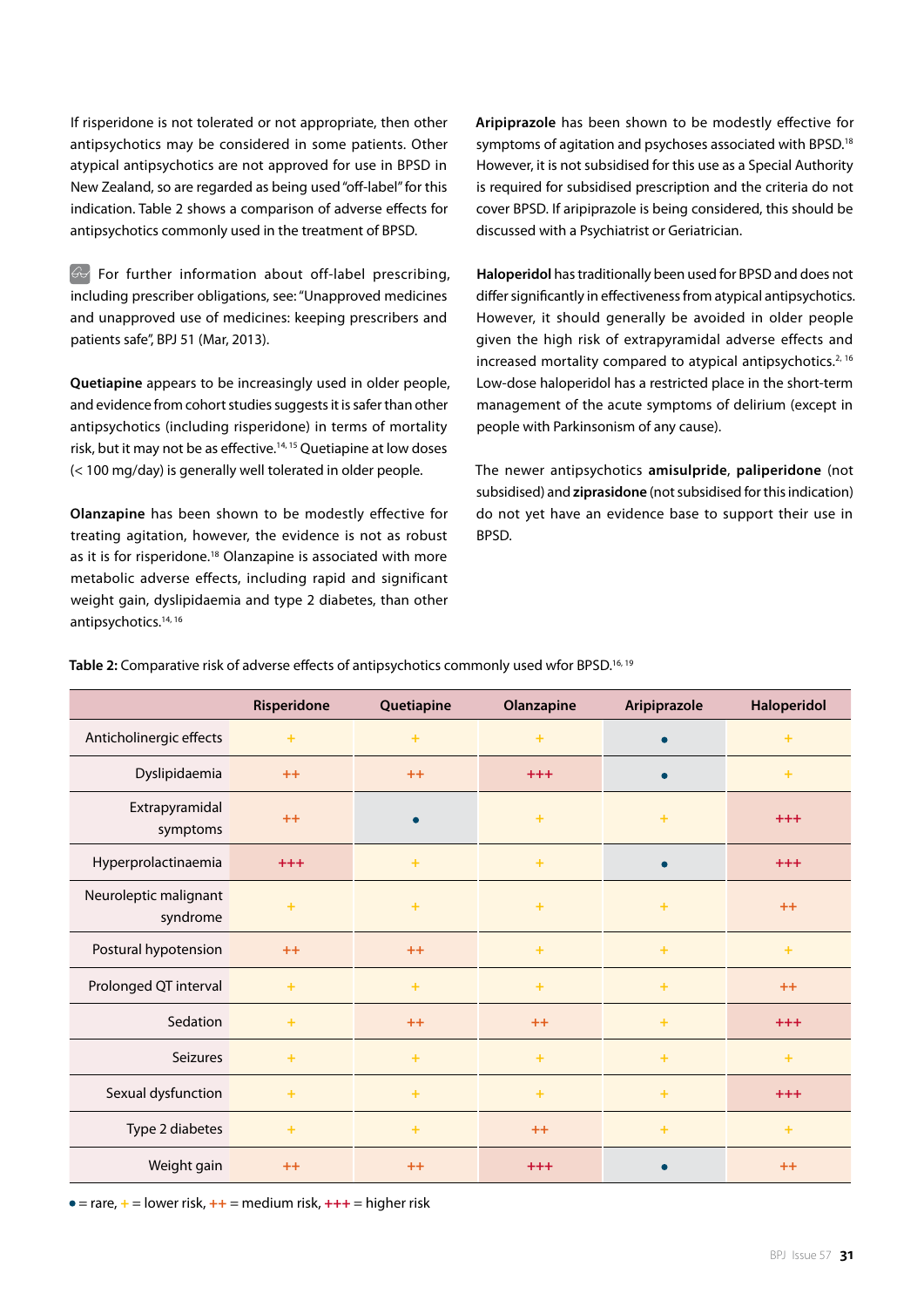#### **Lewy Body dementia and dementia associated with Parkinson's disease**

Approximately 10% of people with dementia have Parkinson's disease or significant Parkinsonian symptoms.<sup>20</sup> Some of these people have Lewy Body dementia. Core symptoms of Lewy Body dementia include complex visual hallucinations, fluctuating cognitive impairment and Parkinsonism that is neither stroke nor drug-induced. It is recommended that a Psychiatrist or Geriatrician is consulted before considering prescribing any medicines for BPSD in people with Lewy Body dementia.

Typical antipsychotics such as haloperidol should not be used in people with Lewy Body dementia or dementia associated with Parkinson's disease as they can cause dangerous extrapyramidal symptoms. There is also an increased risk of neuroleptic malignant syndrome, which is a life-threatening disorder induced by dopamine antagonists, characterised by hyperthermia, hypertonia ("lead pipe" rigidity in all muscle groups), changes in mental state, hyporeflexia and haemodynamic instability.<sup>21</sup> Atypical antipsychotics, especially olanzapine, are also best avoided, as they can result in severe sensitivity reactions (e.g. marked extrapyramidal effects, confusion, autonomic instability, falls and increased mortality).<sup>20</sup> Quetiapine may be used at low doses with extreme caution, in consultation with a Geriatrician or Psychiatrist, if cholinesterase inhibitors and non-pharmacological treatments have failed.<sup>22</sup>



Antipsychotics are associated with additional serious safety concerns when used in older people with dementia, such as an increased risk of stroke and overall mortality. When considering antipsychotic treatment, these risks need to be balanced against the risk of injury (due to BPSD) for individual patients.

#### **Increased risk of cerebrovascular events**

Atypical antipsychotics, such as risperidone and olanzapine, have been associated with an increased risk of cerebrovascular adverse events, such as stroke, in older people with dementia, particularly those with more advanced dementia. It is not known what the exact mechanism for this association is. There is evidence to suggest that the risk of stroke may be greatest in the first weeks of use of an atypical antipsychotic, and people with a past history of cerebrovascular events are particularly at risk.<sup>23</sup> The risk of stroke may not return to baseline until six months after a patient ceases antipsychotic treatment (depending on the length of treatment).<sup>24</sup> Typical antipsychotics are also associated with an increased risk of stroke, but there is some evidence that this risk is less than that with atypical antipsychotics.24 Antipsychotics should be prescribed with caution in elderly people with dementia who have an increased cardiovascular risk or personal or family history of cerebrovascular events.

An analysis of trials found an increased odds ratio of 2.13 for cerebrovascular adverse events in people taking antipsychotics for dementia. This risk was especially high with risperidone (odds ratio 3.43).25 Another systematic review and metaanalysis also found that risperidone was associated with an increased risk of stroke (odds ratio 3.12).<sup>14</sup> The number needed to harm was 53.14 A comparative study found that there was no difference in risk of stroke between patients taking risperidone and patients taking olanzapine, i.e. suggesting that olanzapine has the same increased risk.<sup>17</sup> Patients taking quetiapine had a smaller risk of cerebrovascular adverse events than those taking olanzapine.<sup>17</sup>

#### **Increased mortality**

Atypical antipsychotics have been associated with an increased overall mortality rate in older people with dementia. In 2005, the United States Food and Drug Administration (FDA) stated that the risk of mortality was increased 1.6 -1.7-fold in patients treated with atypical antipsychotics for BPSD.<sup>26</sup> A subsequent meta-analysis also found a similar mortality rate with atypical antipsychotics.<sup>4</sup> For every 87 patients treated with an antipsychotic for dementia, one patient will die.<sup>14</sup>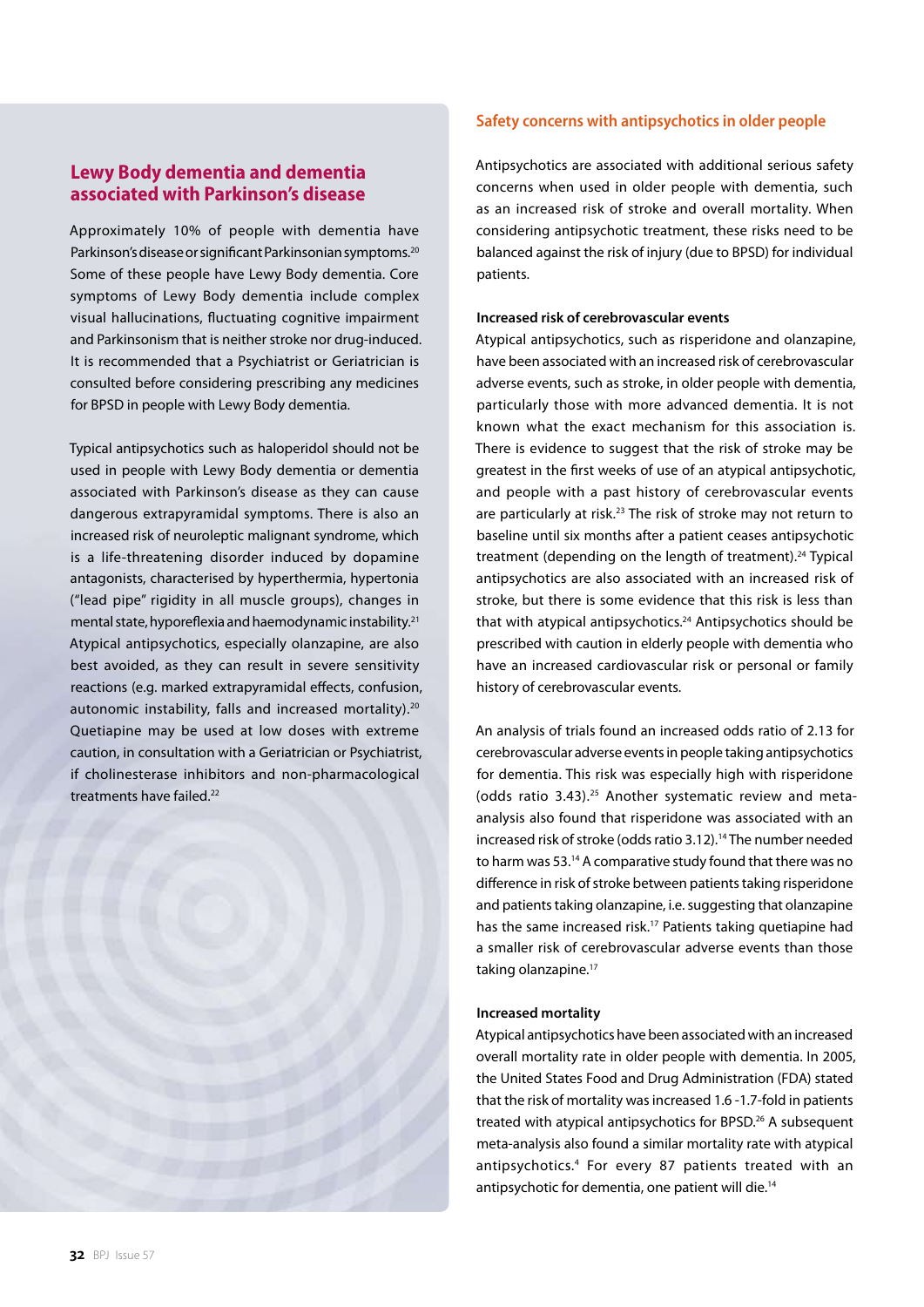The risk of death is significantly lower for quetiapine compared to risperidone or olanzapine, which in turn has a lower risk of death than haloperidol.27, 28 The highest increase in mortality is in the first four months of treatment and in the first 30 days for haloperidol, although study participants receiving haloperidol may have been more unwell, and had received the medicine during an inpatient hospital admission.27 This finding contrasts to that of the DART-AD study which found that the risk of death may increase with long-term treatment.<sup>29</sup>

The most common conditions associated with cause of death appear to be pneumonia (see below) or cardiac failure or arrest.<sup>30</sup> Antipsychotics prolong the QT interval, which can result in ventricular tachyarrhythmia and sudden cardiac death. The risk of cardiac death increases with increasing dose, and the risk is similar between typical and atypical antipsychotics.<sup>31</sup> The risk is no longer elevated when use of antipsychotics ceases.31 Antipsychotics should be prescribed with caution in patients taking other medicines which prolong the QT interval, e.g. erythromycin, citalopram, venlafaxine.

 $\mathscr{P}$  A full list of medicines with the potential to cause prolonged QT interval is available from: **www.qtdrugs.org**

#### **Potential increased risk of pneumonia**

Population based studies have suggested that there is an increased risk of pneumonia in older people (with or without dementia) treated with antipsychotics. The risk is thought to be greater with atypical antipsychotics, and the risk may be highest during the first week of treatment.<sup>32</sup>

It is not known how antipsychotics increase the risk of pneumonia, however, dysphagia (due to H1 receptor blockade), dry mouth (due to the anticholinergic effect), sedation (facilitating aspiration pneumonia) and direct or indirect effects on the immune system have been suggested as possible mechanisms.<sup>32</sup>

#### **Guidance for prescribing antipsychotics in elderly people**

#### **Obtain informed consent**

Before prescribing an antipsychotic for BPSD, a full discussion should take place regarding the possible benefits and risks of treatment, including the increased risk of stroke and allcause mortality in people with dementia.<sup>2, 10</sup> Many patients

**Medicine Dose Comments Risperidone** 0.25 – 0.5 mg initially, titrated to maximum 2 mg daily in patients with dementia (6 mg daily may be tolerated in other patients), in one or two divided doses Only approved atypical antipsychotic for BPSD. At higher doses it may behave more like a typical antipsychotic in terms of a higher incidence of extrapyramidal effects. **Quetiapine** 12.5 mg initially, titrated to maximum 100 mg daily in patients with dementia (300 mg daily may be tolerated in other patients), in two or more divided doses Current evidence suggests limited effectiveness for BPSD, although possibly safer in terms of mortality risk **Olanzapine** 2.5 mg initially, titrated to maximum 10 mg daily (less in patients with dementia), in one or two divided doses May be modestly effective for treating agitation, but generally not recommended in people with dementia. Associated with greater comparative risk of adverse metabolic effects. **Aripiprazole** 5 mg – 10 mg daily Not subsidised for use in BPSD **Haloperidol** 0.25 mg, twice daily, titrated up to 3 mg daily Effective for the short-term management of the acute symptoms of delirium (except in people with Parkinsonism of any cause). Not recommended for long-term use. High risk of extrapyramidal adverse effects and increased mortality compared to atypical antipsychotics.

Table 3: Recommended starting and maintenance doses for antipsychotics in older people<sup>2,5</sup>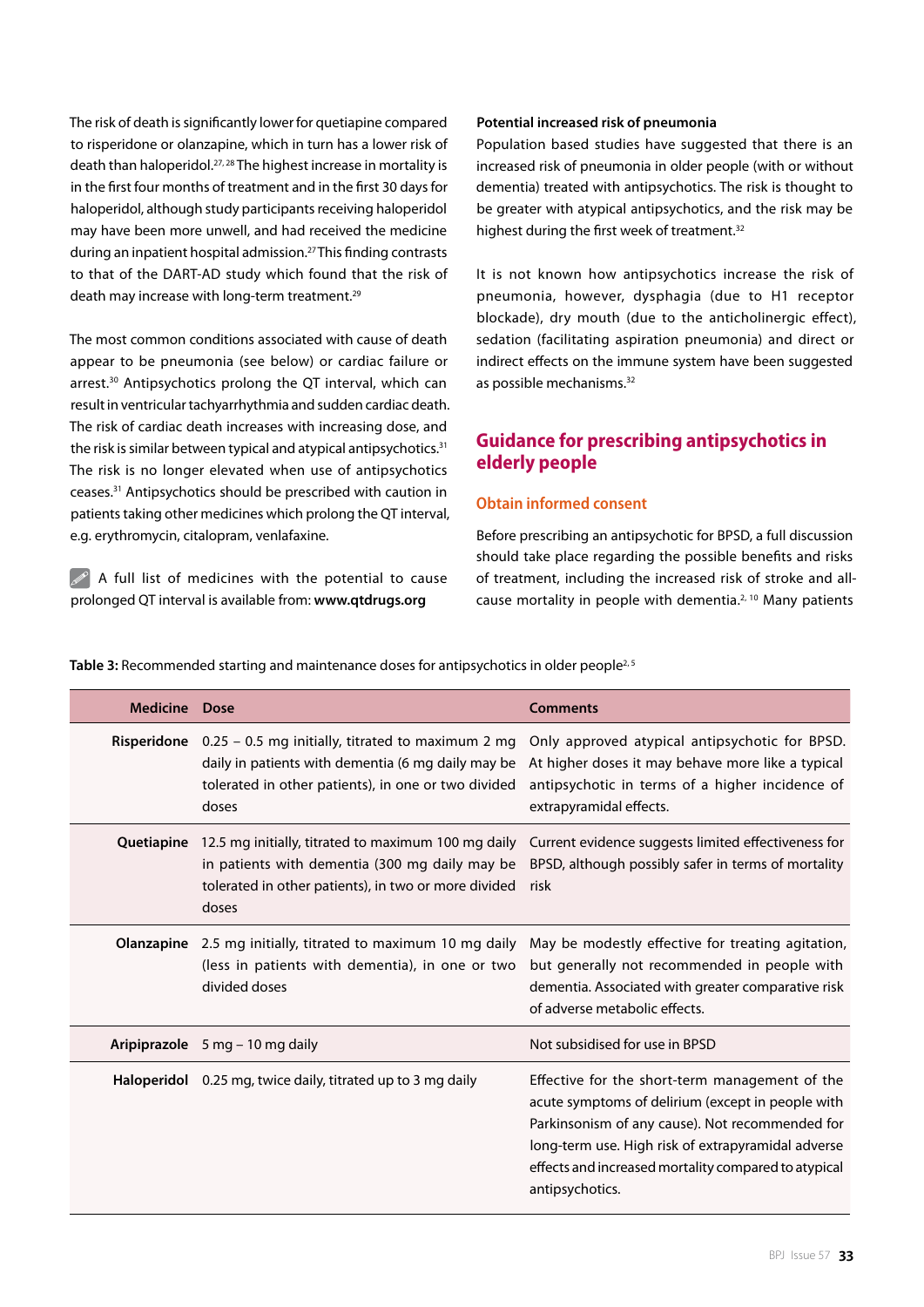with dementia will lack competency to decide on their own treatment, therefore the person legally responsible for the patient's medical decisions must be given information that is easily understood so they can make an informed decision.<sup>2</sup>

#### **"Start low and go slow"**

If a trial of antipsychotic treatment is considered necessary, the starting dose should be as low as possible (Table 3). The starting dose can be divided or timed according to the behaviour, e.g. a lunchtime dose for patients exhibiting increased agitation towards the end of the day ("sundowning").

The dose can be slowly increased at no less than weekly intervals, depending on response. High doses should be avoided, and treatment should be stopped if it has not significantly improved the target behaviour.<sup>2</sup>

#### **Monitor closely for adverse effects**

Older people are especially vulnerable to the adverse effects of antipsychotics, and these may outweigh any benefits. Adverse effects are generally dose-related and can be minimised by keeping the dose as low as possible.

#### Monitor for:

- CNS depression sedation, increased confusion or cognitive impairment. Concurrent medicines may worsen effects, including benzodiazepines, opioids, antihistamines, antidepressants, anti-Parkinson's medicines.
- Anticholinergic effects dry mouth, constipation, urinary retention, blurred vision, delirium. Concurrent medicines may worsen effects, including tricyclic antidepressants, oxybutynin and opioid analgesics.
- Dizziness and postural hypotension increases risk of falls. Concurrent medicines may worsen effects, including antihypertensives, diuretics, SSRIs (causing hyponatraemia).
- Extrapyramidal effects dyskinesias, dystonias
- $\blacksquare$  Metabolic changes monitor weight and monitor HbA<sub>1c</sub> at baseline, then every three months in year one (or fasting glucose monthly for first three months in patients at high risk)\*, and annually for subsequent years
- $\blacksquare$  Infection in particular urinary tract infections and pneumonia

#### **Regularly review the need for continuing treatment**

Gradual dose reduction and eventual withdrawal should be tried every three months. There have been very few studies done to measure the effectiveness of antipsychotics for BPSD longer than three months. In addition, BPSD may be temporary. A recent Cochrane review concluded that antipsychotics could be routinely withdrawn without adversely affecting behaviour, in all patients apart from those with severe symptoms.<sup>33</sup>

Longer-term use of antipsychotics is reported to be associated with a higher risk of relapse of symptoms. A study found that in patients who had been treated with risperidone for BPSD for four to eight months, discontinuation was associated with an increased risk of relapse.<sup>34</sup> The risk of recurrence of symptoms may also be higher in people with previously severe symptoms and if discontinuation has caused recurrence before.

Withdrawal of antipsychotics should be done gradually, e.g. by reducing the dose by 50% every two weeks then stopping after two weeks on the minimum dose. Withdrawal may be slower if the antipsychotic has been prescribed for a longer period of time. Monitor for recurrence of target behaviours or the emergence of new symptoms.

Challenging behaviours or symptoms can persist over time and in certain circumstances it may be justifiable to continue antipsychotics. Reasons for continuing antipsychotics include:2

- A high risk of adverse consequences if medicines are withdrawn, especially if treatment has only been partially effective or prior relapses have occurred
- When the consequences of symptom relapse are deemed to be unacceptably severe
- When no alternative treatment approaches have been possible or effective in the past

Alternatives to antipsychotics may also be considered; discussion with a Geriatrician or Psychiatrist is recommended. There is a small body of evidence to support the use of SSRIs, such as citalopram and sertraline, for agitation and psychosis in people with dementia, with no statistically significant differences found between the effectiveness of SSRIs and antipsychotics.35 There is some limited emerging evidence that levetiracetam may be useful for the behavioural symptoms of dementia.36

<sup>\*</sup> HbA<sub>1c</sub> should be used in preference to a fasting glucose test for investigating for diabetes in most clinical situations. However, HbA<sub>1c</sub> is not reliable when blood glucose levels rise too rapidly to affect HbA<sub>1c</sub> such as in some patients newly initiated on atypical antipsychotics. Therefore, in patients with other risk factors for diabetes, fasting blood glucose is recommended at baseline, and monthly for the first three months. HbA<sub>1</sub> can be used for long-term monitoring.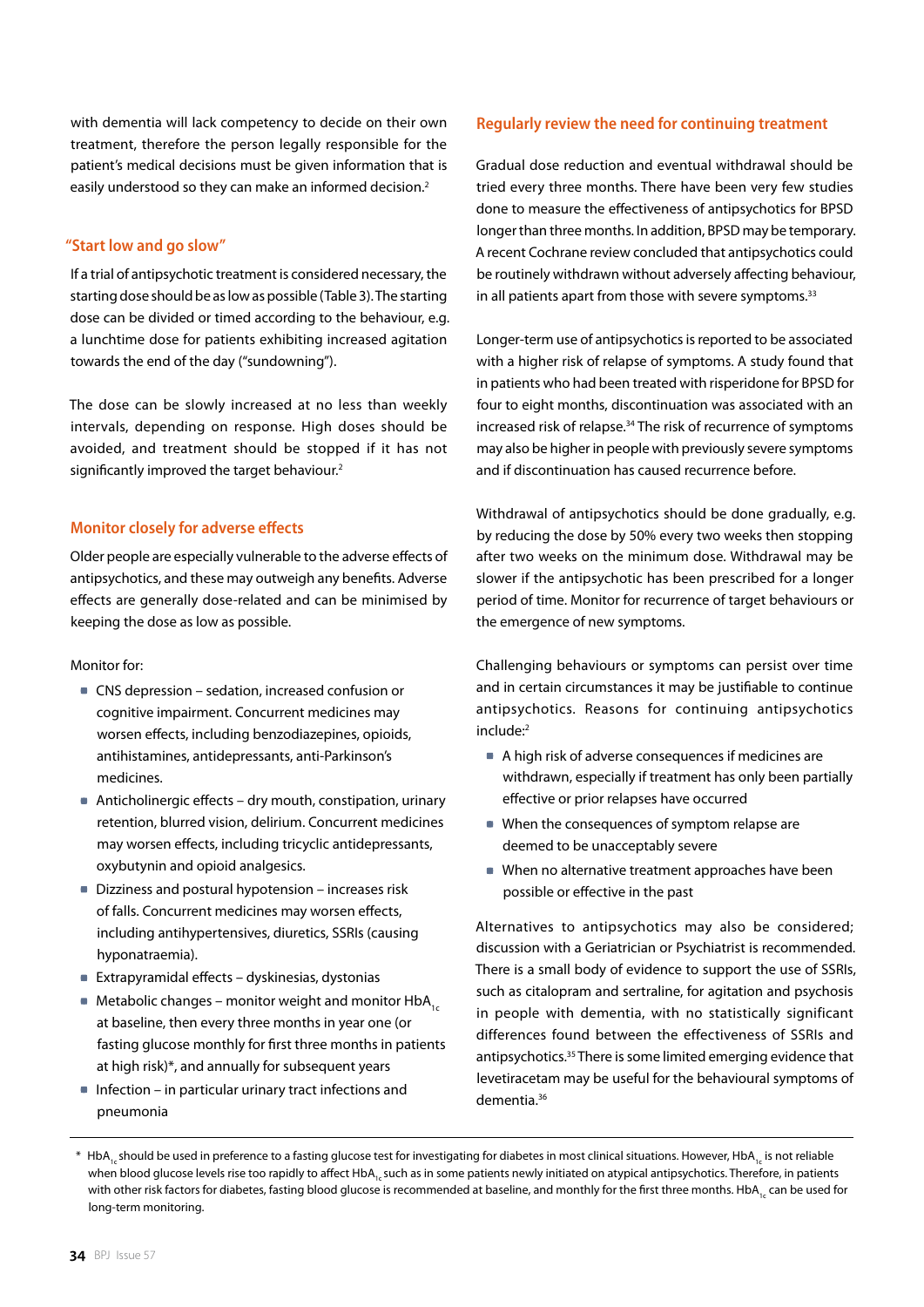#### **Further reading**

 $\left|\overline{G}\right|$  The Faculty of Psychiatry of Old Age (NZ) guidelines for the use of antipsychotics in residential aged care can be downloaded from: **www.ranzcp.org/Files/ranzcpattachments/About\_Us/College\_Structure/Faculties/ RANZCP\_Clinical\_recommendations-pdf.aspx**

The Health Quality and Safety Commission's Atlas of Healthcare Variation contains data on polypharmacy in older people, including the prescription of antidepressants. For further information, see: **www.hqsc.govt.nz/ourprogrammes/health-quality-evaluation/projects/atlas-ofhealthcare-variation/polypharmacy-in-older-people/** 

**ACKNOWLEDGEMENT** Thank you to **Dr Matthew Croucher**, Psychiatrist of Old Age, Canterbury DHB, **Dr Ian Hosford,** Consultant Psychogeriatrician, Hawkes Bay DHB and **Andrew McKean**, Senior Pharmacist, Hillmorton Hospital, Christchurch for expert review of this article.

#### **References**

- 1. International Psychogeriatric Association (IPA). Behavioural and psychological symptoms of dementia (BPSD): Educational pack. IPA; 2002. Available from: www.ipa-online.net/pdfs/1BPSDfinal.pdf (Accessed Nov, 2013).
- 2. Croucher M, Duncan C, Fisher M, et al. The use of antipsychotics in residential aged care. Clinical recommendations developed by the RANZCP Faculty of Psychiatry of Old Age (New Zealand). 2008. Available from: www.bpac.org.nz/a4d///ranzcpGuide.asp (Accessed Nov, 2013).
- 3. National Prescribing Service (NPS). Clinical audit: Safe and effective use of antipsychotic therapy. NPS, 2011. Available from: www.nps.org. au (Accessed Nov, 2013).
- 4. Insel K, Badger T. Deciphering the 4 D's: Cognitive decline, delirium, depression and dementia - a review. J Adv Nursing. 2002;38(4):360– 8.
- 5. New Zealand Formulary (NZF). NZF v17. NZF; 2013. Available from: www.nzf.org.nz (Accessed Nov, 2013).
- 6. Shipton EA. Pain assessment in dementia. N Z Med J. 2008;121(1286):9– 11.
- 7. Cheung G, Choi P. The use of the Pain Assessment Checklist for Seniors with Limited Ability to Communicate (PACSLAC) by caregivers in dementia care facilities. N Z Med J 2008;121(1286):21-9.
- 8. Scottish Intercollegiate Guidelines Network (SIGN). Management of patients with dementia. A national clinical guideline 86. SIGN, 2006. Available from: www.sign.ac.uk/patients/publications/86/index.html (Accessed Nov, 2013).
- 9. Fung J, Tsang H, Chung R. A systematic review of the use of aromatherapy in treatment of behavioural problems in dementia. Geriatr Gerontol Int. 2012;12(3):372–82.



- 10. National Collaborating Centre for Mental Health. Dementia: The NICE-SCIE guideline on supporting people with dementia and thier carers in health and social care. 2006. Available from: http://guidance.nice. org.uk/CG42/Guidance/1-7/pdf/English (Accessed Nov, 2013).
- 11. Joller P. Approach to inappropriate sexual behaviour in people with dementia. Can Fam Physician. 2013;59(3):255–60.
- 12. National Prescribing Service (NPS). Prescribing Practice Review 37: Role of antipsychotics in managing behavioural and pyschological symptoms of dementia. NPS, 2012. Available from: www.nps.org.au (Accessed Nov, 2013).
- 13. Sultzer DL, Davis SM, Tariot PN, et al. Clinical symptom responses to atypical antipsychotic medications in Alzheimer's disease: phase 1 outcomes from the CATIE-AD effectiveness trial. Am J Psychiatry. 2008;165(7):844–54.
- 14. Maher AR, Maglione M, Bagley S, et al. PG. Efficacy and comparative effectiveness of atypical antipsychotic medications for off-label uses in adults: a systematic review and meta-analysis. JAMA. 2011;306(12):1359–69.
- 15. Cheung G, Stapelberg J. Quetiapine for the treatment of behavioural and psychological symptoms of dementia (BPSD): a meta-analysis of randomised placebo-controlled trials. N Z Med J. 2011;124(1336):39– 50.
- 16. Muench J, Hamer A. Adverse effects of antipsychotic medications. Am Fam Physician. 2010;81(5):617–22.
- 17. Chatterjee S, Chen H, Johnson ML, Aparasu RR. Comparative risk of cerebrovascular adverse events in community-dwelling older adults using risperidone, olanzapine and quetiapine: A multiple propensity score-adjusted retrospective cohort study. Drugs Aging. 2012;29(10):807–17.